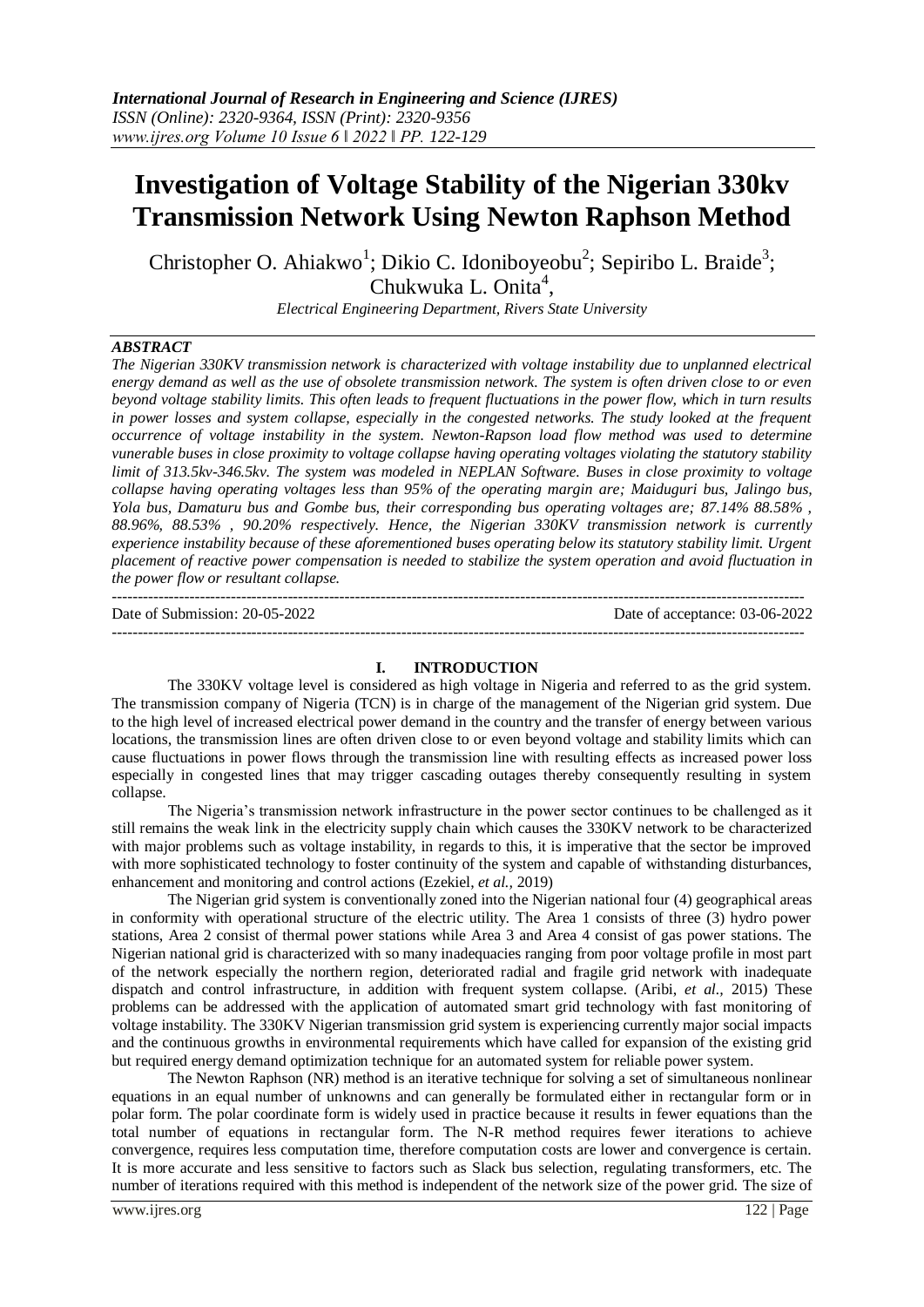network determines the number of resulting iterations though both small and large system require up to two to three iterations for solution of higher accuracy.

## **II. REVIEW OF RELATED WORKS**

Ngang and Aneke (2021) proposed enhanced voltage stability of the Nigerian 330kv transmission network using ANN controller. They modelled by running load flow in the network where the buses that fall short of the statutory minimum voltage stability range of 0.95 through 1.05. Designed a conventional SIMULINK model for the voltage stability enhancement using ANN controller. ANN controller was incorporated in the system which resulted to an increase in the system per unit volts to 1.047.

Swetha and Sudarshana (2014) proposed voltage stability assessment in power network using artificial neural network**.** 5 bus, IEEE 14 bus and 30 bus power system was tested for voltage stability using artificial neural network. The result from the testing showed feasibility of proposed network in predicting FVSI for the load buses in power system network as secure or insecure. The proposed method indicated a good agreement between targeted output and ANN output for different buses which were tested. Training process for the ANN took long time but testing process only required few seconds for the system. The proposed approach provided fast computation of voltage stability indicator FVSI and can analyze any unknown load patterns.

Ezekiel and Engala (2019) proposed enhancing the voltage stability of the Nigeria 330KV 48 bus power system network using modal/eigenvalue analysis. The study is based on the application of modal analysis on the 48 bus 330KV Nigerian network using PSAT MATLAB Toolbox. The Modal/Eigenvalue analysis technique was used to investigate the stability of the 48 bus Nigeria power network system. The modal method calculates the smallest eigenvalue and all the associated eigenvectors of the Jacobian matrix using the steady state mode. The magnitude of the smallest eigenvalue estimates the proximity of the system to the voltage instability. The participation factor can be employed to identify the bus that provides the highest contribution to the instability of the system. The 48 bus Nigerian network was simulated under static loads and changing loads and modal/eigenvalue analysis was performed on the system under each of these conditions. It was found that increase in loads at the three selected weakest buses reduced the stability of the system. Results obtained in the study proved that reactive power compensators were able to drastically improve the stability profile of the 48 bus Nigeria network and even rescue the system at the event of voltage instability especially the ones caused by change in loads.

Adepoju *et al.* (2017) proposed application of static synchronous series compensator (SSSC) to the 330KV Nigeria transmission network for voltage control. According to them, longitudinal power systems of Nigerian 330KV transmission network have steady state problems of congestion, voltage limit violation and high active power loss. That static synchronous series compensator (SSSC) currently in use for solving mesh problems has not been applied to Nigeria 330KV power network. He then propose it that the work involves the use of SSSC for solving problems associated with Nigeria 330KV longitudinal power network using voltage magnitude as performance metrics. Steady state modeling of power system and SSSC modeling produced two sets of non-linear algebraic equations that were solved simultaneously using Newton-Rapson algorithm (NR) method and was implemented using MATLAB. His results of power flow analysis of Nigeria 330KV transmission network without SSSC showed that, there was voltage limit violation of  $\pm$  10% at bus 16 Gombe (0.8973p.u.) however, the results with incorporation of SSSC showed that, the SSSC was effective in eliminating voltage limit violation, control bus voltage magnitude to specified value (bus 14 from 0.9462p.u. to 1.00p.u.) and reduced network active power loss by more than 5% of base case (93.87MW). Therefore, SSSC is effective in solving steady-state problems of longitudinal power systems.

Okakwu *et al.* (2018) proposed voltage profile improvement of the Nigerian 330KV transmission network using statcom. According to them, that the work is aimed at investigating the effect of statcom on the Nigerian 330KV transmission network. The Newton-Rapson iteration algorithm was used to solve the nonlinear problem, which was modeled using MATLAB Software. The result shows that some of the buses fell outside the statutory limit of 0.95p.u  $\leq V \leq 1.05$ p.u, which includes: 16 (Kano, 0.8721pu), 17 (Kaduna, 0.9046pu), 18 (Jos, 0.8731pu), 19 (Gombe, 0.8735pu), 20 (Yola, 0.8580) and 21 (Katampe, 0.9167pu). On incorporating STATCOM on these weak buses, the voltage magnitude was improved as follows: 16 (Kano, 1.0000pu), 17 (Kaduna, 0.9678), 18 (Jos, 1.0000pu), 19 (Gombe, 1.0188pu), 20 (Yola, 1.0106pu) and 21 (Katampe, 1.0000pu). The improvement of the bus voltage profiles, ranging from 7% at Kaduna (bus 17) to 17.8% at Yola (bus 20), with the proposed STATCOM enables the voltage profiles to fall within the acceptable statutory limits. The result of this simulation shows the effectiveness of the STATCOM in improving the bus voltage of the Nigerian 330KV transmission grid.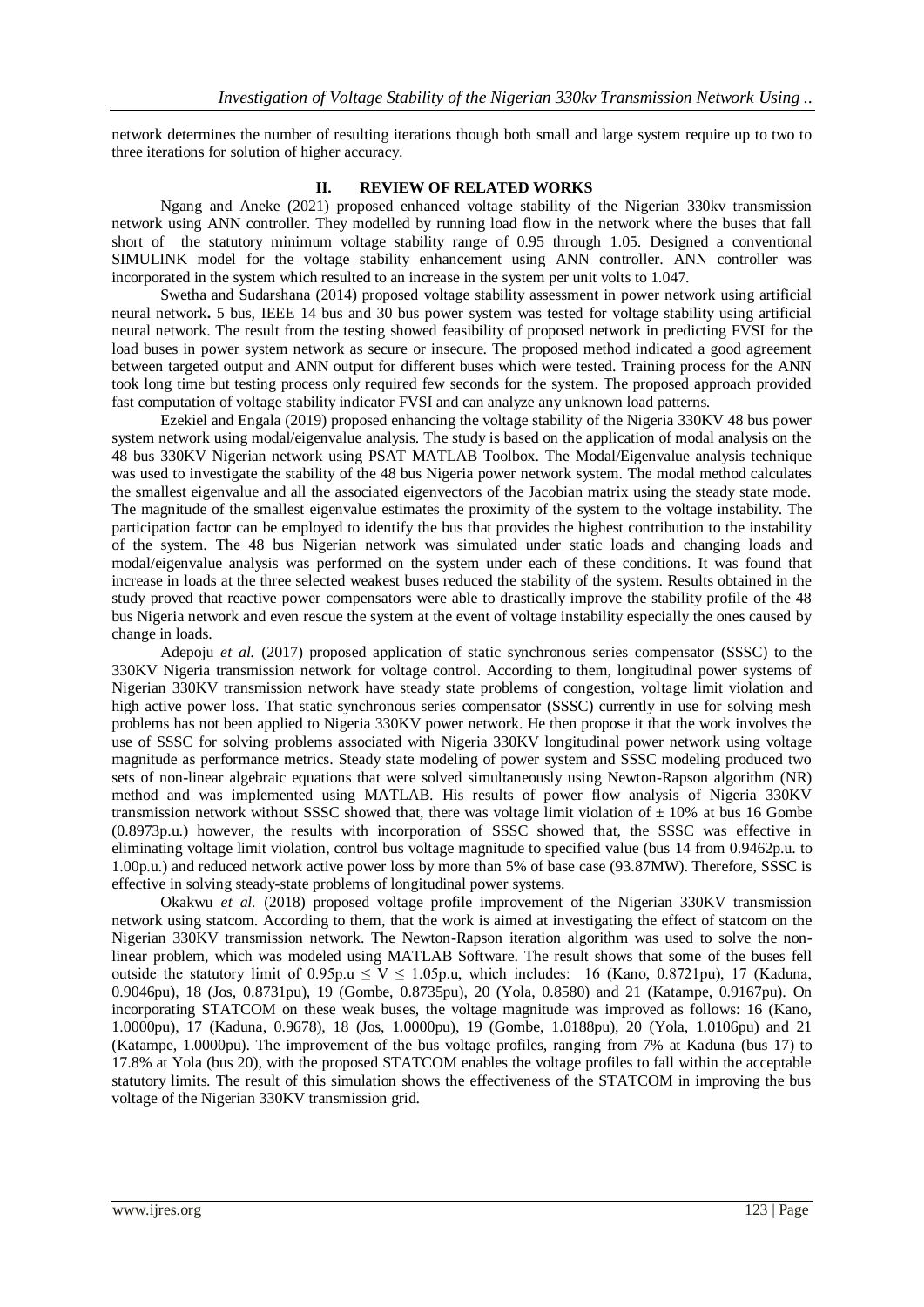#### **III. MATERIALS AND METHOD**

The materials used include: Generating station data, transmission line data, transmission station load data, Nigerian 330kV grid network diagram and Neplan software. The data utilized in this rearch were collected from Transmission Company of Nigerian (TCN). The data comprises of 14 PV generators, 79 transmission lines, 34 load buses, bus rated voltage, impedance and susceptance of transmission line, load MW and Mvar. Egbin G/S is taken as the slack bus. These data are shown in Table 1.1 and 1.2 below.

#### **Table 1.1: 330KV System Bus Data, 48-Bus Network**

(Source: Transmission Company of Nigerian)

| S/<br>N | <b>Bus Name</b> | Volt.<br>Magnit.<br>(KV) | Volt.<br>Magnit.<br>(p.u.) | Angle(<br>Deg) | <b>Bus</b><br>Type/Co<br>de | <b>Bus Loads</b> |                    | <b>Generation</b> |                    |              |                  |
|---------|-----------------|--------------------------|----------------------------|----------------|-----------------------------|------------------|--------------------|-------------------|--------------------|--------------|------------------|
|         |                 |                          |                            |                |                             | $P_{Li}$<br>(MW) | $Q_{Li}$<br>(MVar) | $P_{Gi}$<br>(MW)  | $Q_{Gi}$<br>(MVar) | $Q_{min}$    | $Q_{\text{max}}$ |
|         | Shiroro G/S     | 330                      | 1.00                       | 24.65          | $P-V(2)$                    | 207              | 95                 | 450               | 220                | $-200$       | 200              |
| 2       | Afam $G/S$      | 330                      | 1.00                       | 28.34          | $P-V(2)$                    | 295              | 157.5              | 800               | 590                | $-210$       | 222              |
| 3       | Ikot Ekpene     | 324.72                   | 0.984                      | 26.56          | $P-Q(3)$                    | 321              | 160.5              | $\mathbf{0}$      | $\mathbf{0}$       | $\mathbf{0}$ | $\mathbf{0}$     |
| 4       | Ayede           | 328.812                  | 0.9964                     | 36.84          | $P-Q(3)$                    | 275              | 206                | $\mathbf{0}$      | $\mathbf{0}$       | $\Omega$     | $\overline{0}$   |
| 5.      | Ikeja West      | 328.977                  | 0.9969                     | 36.74          | $P-Q$                       | 635              | 474                | $\Omega$          | $\Omega$           | $-150$       | $\mathbf{0}$     |
| 6       | Aja             | 329.967                  | 0.9999                     | 34.34          | $P-Q(3)$                    | 300              | 205                | $\Omega$          | $\theta$           | $\Omega$     | $\Omega$         |
| 7       | Egbin $G/S$     | 330                      | 1.00                       | $\Omega$       | Slack $(1)$                 | $\overline{0}$   | 0                  | $\Omega$          | $\overline{0}$     | $-200$       | 210              |
| 8       | Ajaokuta        | 328.317                  | 0.9949                     | 26.56          | $P-Q(3)$                    | 230              | 115                | $\Omega$          | $\Omega$           | $\Omega$     | $\overline{0}$   |
| 9       | Benin           | 329.868                  | 0.9996                     | 21.38          | $P-Q(3)$                    | 383              | 150                | $\Omega$          | $\Omega$           | $-150$       | $\mathbf{0}$     |
| 10      | Lokoja          | 328.218                  | 0.9946                     | 26.56          | $P-Q(3)$                    | 300              | 150                | $\Omega$          | $\mathbf{0}$       | $\mathbf{0}$ | $\overline{0}$   |
| 11      | Akangba         | 328.944                  | 0.9968                     | 39.79          | $P-Q(3)$                    | 300              | 250                | $\Omega$          | $\Omega$           | $\Omega$     | $\Omega$         |
| 12      | Sapele G/S      | 330                      | 1.00                       | 26.56          | $P-V(2)$                    | 50               | 25                 | 120               | 90                 | $-180$       | 200              |
| 13      | Aladja          | 329.934                  | 0.9998                     | 34.99          | $P-Q(3)$                    | 100              | 70                 | $\Omega$          | $\Omega$           | $\Omega$     | $\Omega$         |
| 14      | Delta G/S       | 330                      | 1.00                       | 26.98          | $P-V(2)$                    | 497              | 253                | 620               | 250                | $-100$       | 120              |

### **Table 1.2: 330KV System Line Data, 48-Bus Network (February, 2021 Operational Data)**

(Source: Transmission Company of Nigerian)

| S/N            | Code             | From (Bus Name) | To (Bus Name)  | <b>Line Impedance</b> |             | <b>Susceptance B</b><br>(Siemens) | <b>Line Length</b><br>(KM) |
|----------------|------------------|-----------------|----------------|-----------------------|-------------|-----------------------------------|----------------------------|
|                |                  |                 |                | $R(\Omega)$           | $X(\Omega)$ |                                   |                            |
| $\mathbf{1}$   | KIJ              | Kainji          | Jebba Line 1   | 3.159                 | 26.811      | 0.0368                            | 81                         |
| $\overline{2}$ | K <sub>2</sub> J | Kainji          | Jebba Line 2   | 3.159                 | 26.811      | 0.0368                            | 81                         |
| 3              | K3R              | Kainji          | Birnin Kebbi   | 12.090                | 102.610     | 0.0096                            | 310                        |
| $\overline{4}$ | B8J              | Jebba G.S       | Jebba T.S 1    | 0.315                 | 2.424       | 0.4057                            | 8                          |
| 5              | B9J              | Jebba G.S       | Jebba T.S 2    | 0.315                 | 2.424       | 0.4057                            | 8                          |
| 6              | J3R              | Jebba           | Shiroro Line 1 | 9.516                 | 80.764      | 0.0122                            | 244                        |
| $\tau$         | J7R              | Jebba           | Shiroro Line 2 | 9.516                 | 80.764      | 0.0122                            | 244                        |
| 8              | J1H              | Jebba           | Osogbo Line 1  | 6.123                 | 51.967      | 0.0189                            | 157                        |
| 9              | J2H              | Jebba           | Osogbo Line 2  | 6.123                 | 51.967      | 0.0189                            | 157                        |
| 10             | J3G              | Jebba           | Ganmo Line     | 3.393                 | 28.797      | 0.0342                            | 87                         |
| 11             | H3G              | Osogbo          | Ganmo          | 2.730                 | 23.170      | 0.0426                            | 70                         |
| 12             | H2A              | Osogbo          | Ayede          | 4.485                 | 38.065      | 0.0259                            | 115                        |
| 13             | <b>HIW</b>       | Osogbo          | Ikeja West     | 9.828                 | 83.412      | 0.0118                            | 252                        |

www.ijres.org 124 | Page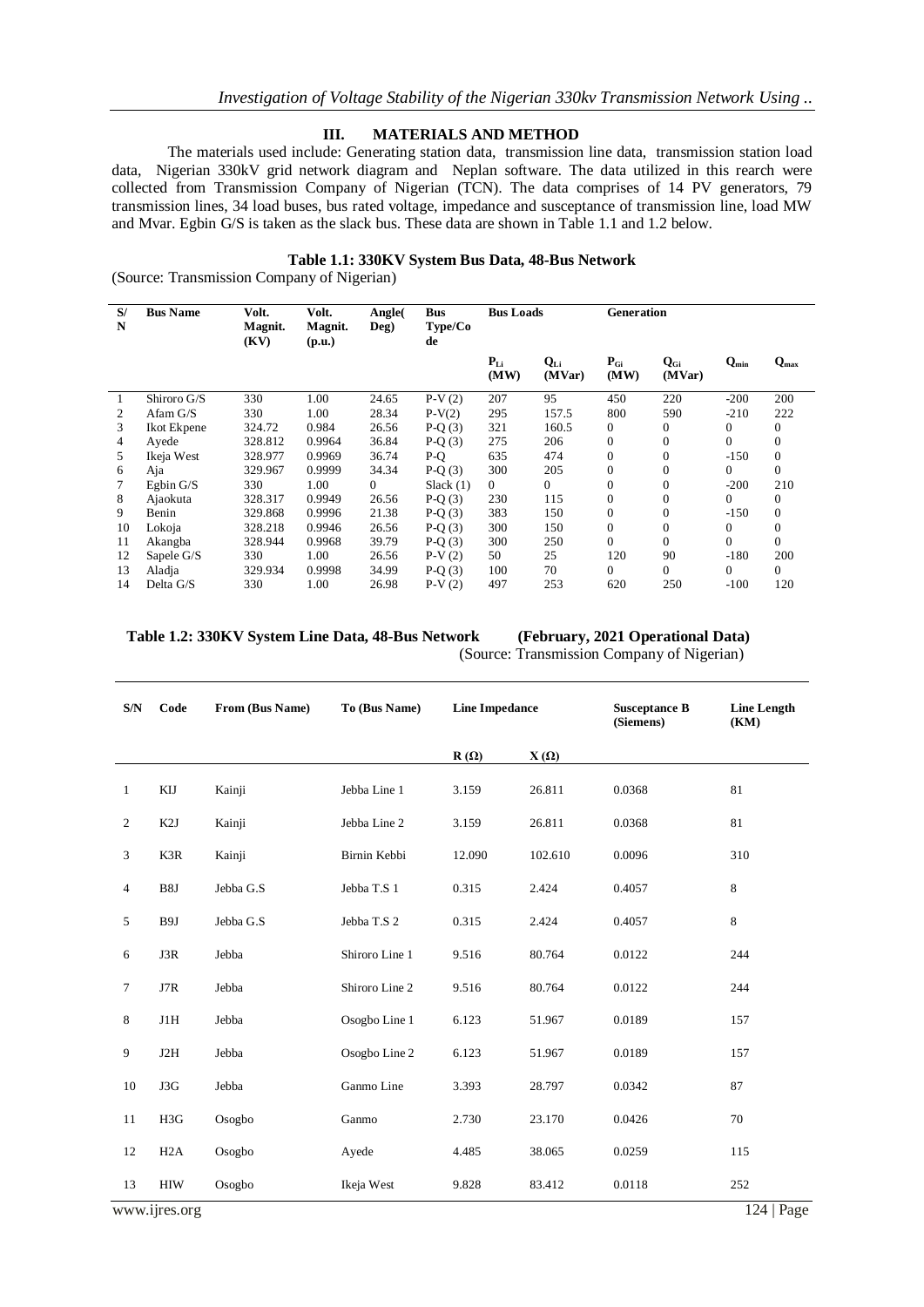| 14 H7V Osogbo | Ihovbor | 8.814 74.806 | 0.0132 | 226 |
|---------------|---------|--------------|--------|-----|
|               |         |              |        |     |

### **A. Method of Analyzing Voltage Stability**

A typical power grid consists of a large number of interconnected buses. Electricity generated from the source is fed into a bus. There may be some buses with no generating facilities and some buses may be connected to VAR generators. The excess power on some buses is transported via transmission lines to the buses with poor performance. It is important to critically analyze voltage stability in the power grid, especially in a complex and large interconnected network.



**Figure 1.1: Single Line Diagram of a Two Bus System**

Figure 1.1 shows a 2-bus system which consists of a load fed from a source via a transmission line. For any ith bus.

| DUS.                                                                                                                                   |                           |        |       |
|----------------------------------------------------------------------------------------------------------------------------------------|---------------------------|--------|-------|
| Let $V_i = V_i \angle \delta_i$ and $V_i^* = V_i \angle - \delta_i$ ,                                                                  |                           | (1.1)  |       |
| For $k^{\text{th}}$ bus.                                                                                                               |                           |        |       |
| $V_k = V_k \angle \delta_k$ And $Y_{ik} = Y_{ik} \angle \theta_{ik}$                                                                   |                           | (1.2)  |       |
| The real and reactive power injected in the network is given by=                                                                       |                           |        |       |
| $S_i = V_i I_i^* = P_i + j Q_i$                                                                                                        |                           |        | (1.3) |
| Therefore, equation (3.3) becomes;                                                                                                     |                           |        |       |
| $I_i = \left(\frac{S_i}{V_i}\right)^* = \frac{P_i - jQ_i}{V_i^*}$                                                                      |                           | (1.4)  |       |
| In general, injected current at any bus I take the form                                                                                |                           |        |       |
| $I_i = Y_{i1}V_1 + Y_{i2}V_2 + \dots + Y_{in}V_{in}$                                                                                   | For $i = 1, 2, \ldots, n$ |        |       |
|                                                                                                                                        |                           |        |       |
| $I_i = \sum Y_{ik} V_k$                                                                                                                | For $i = 1, 2, \ldots, n$ |        |       |
|                                                                                                                                        |                           |        |       |
| Substituting sum of $I_i$ into equation (3.4) yields equation (3.5)                                                                    |                           |        |       |
| $I_i = \frac{P_i - JQ_i}{V_i^*} = \sum_{k=1}^n Y_{ik} V_k$                                                                             |                           | (1.5)  |       |
| $P_i - i Q_i = V_i^*(\sum_{k=1}^n Y_{ik} V_k)$                                                                                         |                           | (1.6)  |       |
| $P_i - i Q_i = V_i^*(\sum_{k=1}^n Y_{ik} V_k \angle \delta_k + \theta_{ik} - \delta_i)$                                                |                           | (1.7)  |       |
| $P_i - jQ_i = \sum_{k=1}^{n}  Y_{ik}  V_i  V_k  [\cos(\delta_k + \theta_{ik} - \delta_i) + j \sin(\delta_k + \theta_{ik} - \delta_i)]$ |                           | (1.8)  |       |
| Separating (3.8) into real and imaginary parts we have,                                                                                |                           |        |       |
| $P_i = \sum_{k=1}^n  Y_{ik}  V_i  V_k \cos(\delta_k + \theta_{ik} - \delta_i)$                                                         |                           | (1.9)  |       |
| $Q_i = -\sum_{k=1}^{n}  Y_{ik}   V_i   V_k  \sin(\delta_k + \theta_{ik} - \delta_i)$                                                   |                           | (1.10) |       |
| Where                                                                                                                                  |                           |        |       |
| $Y_{ik}$ = the admittance matrix                                                                                                       |                           |        |       |
| $P_i$ = the injected real power                                                                                                        |                           |        |       |
| $Q_i$ = the injected reactive power                                                                                                    |                           |        |       |
| $\delta_i$ = phase angle                                                                                                               |                           |        |       |
| Expanding (3.9) and (3.10) in Taylors series neglecting higher order terms we have                                                     |                           |        |       |

www.ijres.org 125 | Page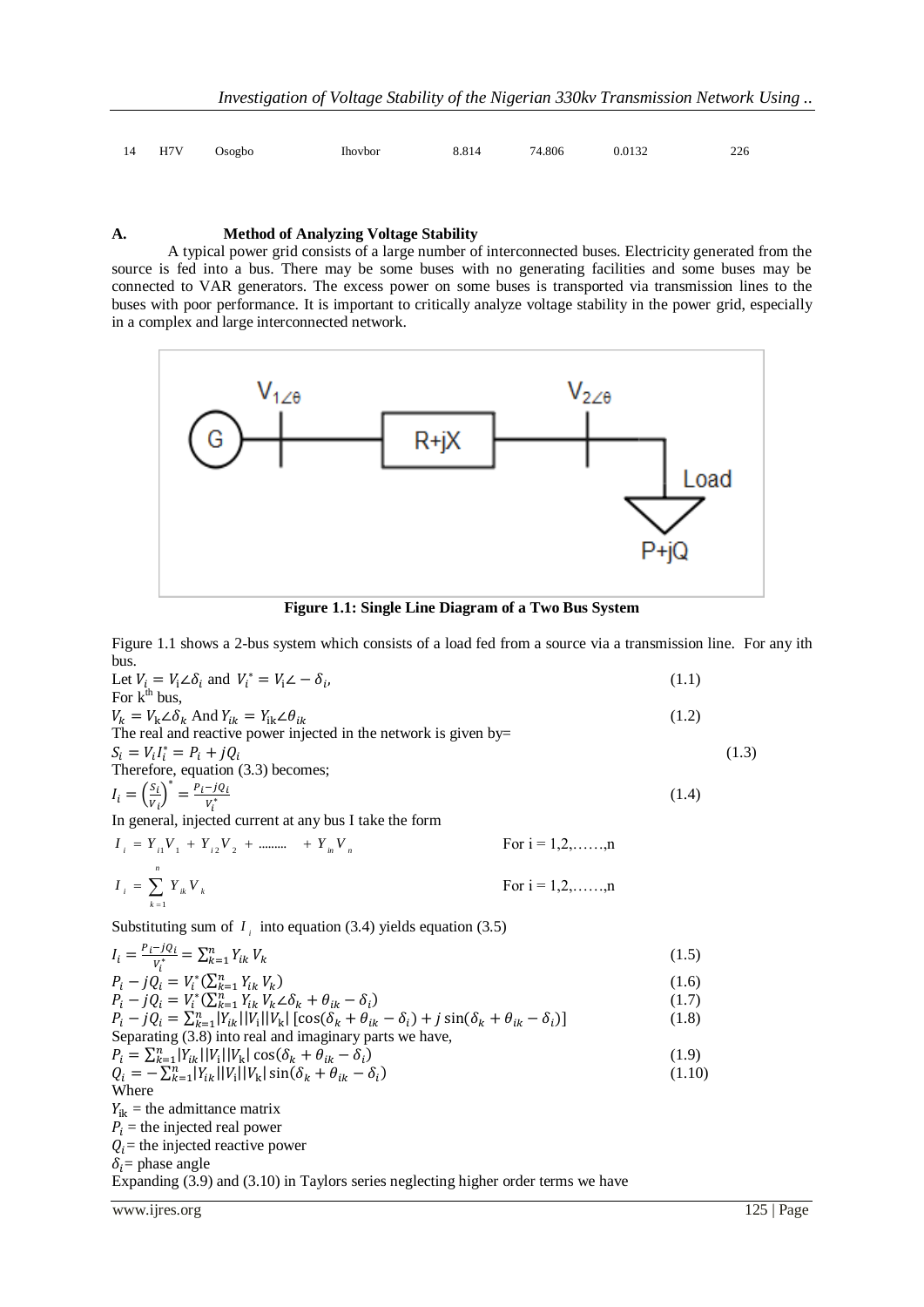$$
\begin{bmatrix}\n\Delta P_2^{(k)} \\
\vdots \\
\Delta P_n^{(k)} \\
\Delta Q_2^{(k)} \\
\vdots \\
\Delta Q_n^{(k)}\n\end{bmatrix} = \begin{bmatrix}\n\begin{vmatrix}\n\frac{\partial P_2^{(k)}}{\partial \delta_2} & \cdots & \frac{\partial P_2^{(k)}}{\partial \delta_n} \\
\vdots & \ddots & \vdots \\
\frac{\partial P_n^{(k)}}{\partial \delta_2} & \cdots & \frac{\partial P_n^{(k)}}{\partial \delta_n} \\
\vdots & \ddots & \vdots \\
\frac{\partial P_n^{(k)}}{\partial \delta_2} & \cdots & \frac{\partial P_n^{(k)}}{\partial \delta_n}\n\end{vmatrix} \begin{vmatrix}\n\frac{\partial P_2^{(k)}}{\partial |V_2|} & \cdots & \frac{\partial P_n^{(k)}}{\partial |V_n|} \\
\vdots & \ddots & \vdots \\
\frac{\partial P_n^{(k)}}{\partial \delta_2} & \cdots & \frac{\partial Q_n^{(k)}}{\partial \delta_n} \\
\vdots & \ddots & \vdots \\
\frac{\partial Q_n^{(k)}}{\partial \delta_2} & \cdots & \frac{\partial Q_n^{(k)}}{\partial \delta_n}\n\end{vmatrix} \begin{vmatrix}\n\frac{\partial Q_2^{(k)}}{\partial |V_2|} & \cdots & \frac{\partial Q_n^{(k)}}{\partial |V_n|} \\
\vdots & \ddots & \vdots \\
\frac{\partial Q_n^{(k)}}{\partial \delta_2} & \cdots & \frac{\partial Q_n^{(k)}}{\partial \delta_n}\n\end{vmatrix} \begin{bmatrix}\n\Delta \delta_2^{(k)} \\
\vdots \\
\Delta \delta_n^{(k)} \\
\vdots \\
\Delta \delta_n^{(k)}\n\end{bmatrix} \begin{bmatrix}\n\Delta \delta_2^{(k)} \\
\vdots \\
\Delta \delta_n^{(k)} \\
\vdots \\
\Delta \delta_n^{(k)}\n\end{bmatrix}
$$
\n(1.11)

The Jacobian matrix gives the linearized relationship between mall changes in voltage angle  $\Delta \delta_i^{(k)}$  and magnitude  $\Delta |V_i^{(k)}|$  with small change in real  $\Delta P_i^{(k)}$  and reactive power  $\Delta Q_i^{(k)}$  respectively.

$$
\begin{bmatrix}\n\Delta P \\
\Delta Q\n\end{bmatrix} = \begin{bmatrix}\nJ_1 & J_3 \\
J_2 & J_4\n\end{bmatrix} \begin{bmatrix}\n\Delta \delta \\
\Delta |V|\n\end{bmatrix}
$$
\n(1.12)

 $J_1$ ,  $J_2$ ,  $J_3$ ,  $J_4$  are the elements of the Jacobian matrix The off-diagonal and diagonal elements of  $J_1$  are

$$
\frac{\partial P_i}{\partial \delta_k} = |Y_{ik}| |V_i| |V_k| \sin(\delta_i + \theta_{ik} - \delta_k)
$$
\n(1.13)

$$
\frac{\partial P_i}{\partial \delta_i} = -\sum_{k \neq i} |Y_{ik}| |V_i| |V_k| \sin(\delta_i + \theta_{ik} - \delta_k)
$$
\n(1.14)

 $\sum_{k \neq i}^{i}$ <br>The off-diagonal and diagonal elements of  $J_2$  are

$$
\frac{\partial P_i}{\partial V_k} = |Y_{ik}| |V_i| \cos(\delta_i + \theta_{ik} - \delta_k)
$$
\n
$$
\frac{\partial P_i}{\partial V_i} = 2|Y_{ii}| |V_i| \cos\theta_{ii} + \sum_{k=1}^n |Y_{ik}| |V_k| \cos(\delta_i + \theta_{ik} - \delta_k)
$$
\n
$$
(1.16)
$$

The off-diagonal and diagonal elements of 
$$
J_3
$$
 are

$$
\frac{\partial q_i}{\partial \delta_k} = -|Y_{ik}| |V_i| |V_k| \cos(\delta_i + \theta_{ik} - \delta_k)
$$
\n(1.17)

$$
\frac{\partial q_i}{\partial \delta_i} = \sum_{\substack{k=1 \ k \neq i}} |Y_{ik}| |V_i| |V_k| \cos(\delta_i + \theta_{ik} - \delta_k)
$$
\nThe off-diagonal and diagonal elements of  $I_2$  are

\n
$$
\tag{1.18}
$$

$$
\frac{\partial q_i}{\partial v_k} = |Y_{ik}| |V_i| \sin(\delta_i + \theta_{ik} - \delta_k)
$$

$$
\frac{\partial \hat{q}_i}{\partial v_i} = 2|Y_{ii}||V_i|\sin\theta_{ii} + \sum_{\substack{k=1 \ k \neq i}}^n |Y_{ik}||V_k|\sin(\delta_i + \theta_{ik} - \delta_k)
$$
\n(1.20)  
\nCompute the scheduled error  $\Delta P_i$  and  $\Delta Q_i$  for each load

 $\Delta P_i^{(k)} = P_i^{sch} - P_i^{(k)}$  (1.21)

$$
\Delta Q_i^{(k)} = Q_i^{sch} - Q_i^{(k)} \tag{1.22}
$$

(1.19)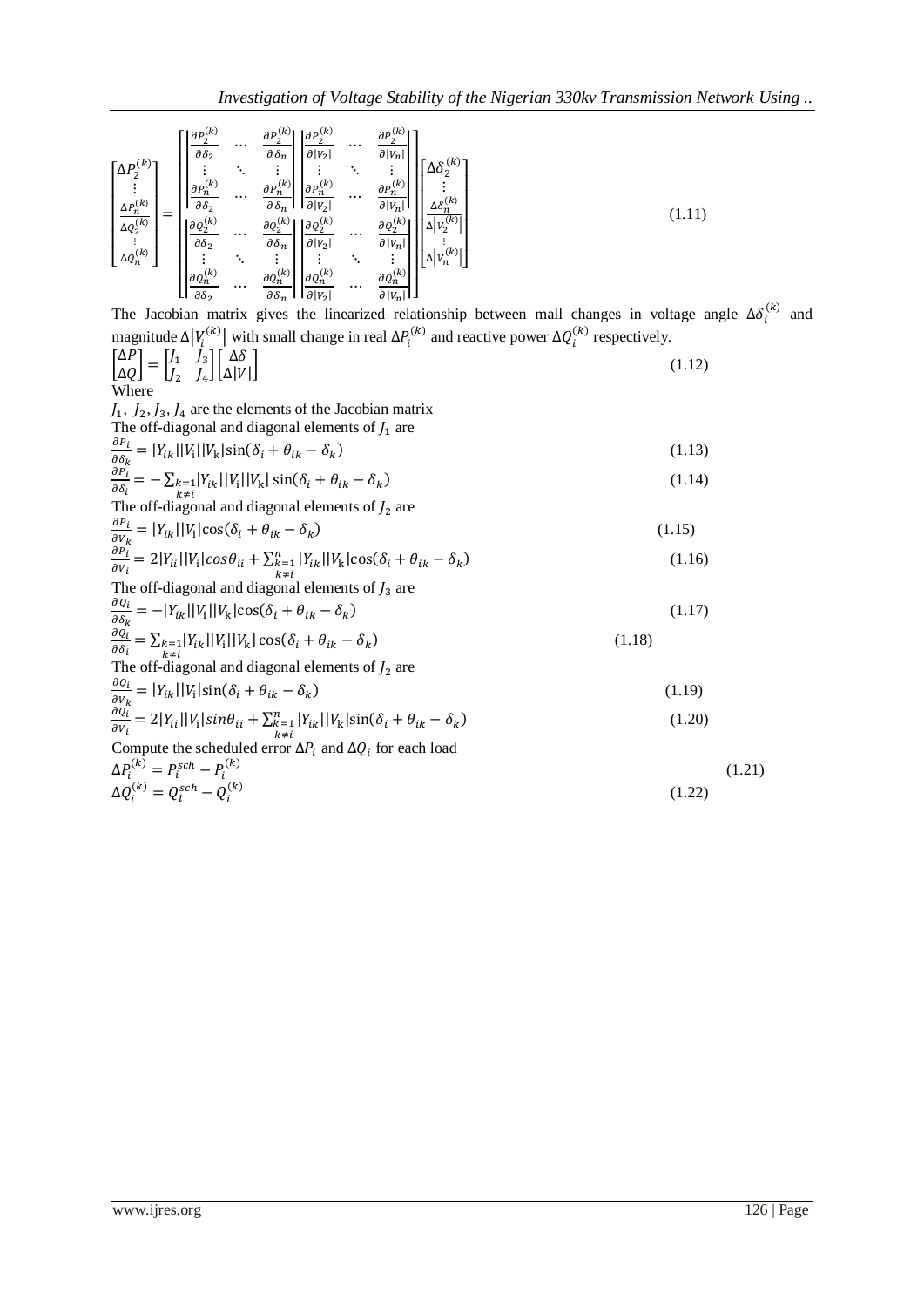*Investigation of Voltage Stability of the Nigerian 330kv Transmission Network Using ..*



**Figure 1.2: Flow-Chart for Load Flow Solution Using N-R Method**



**A. Pre-Upgrade Network Result** NEPLAN software simulation result of the modeled 330kv transmission network is presented in figure 4.1 below and refers to as Pre-upgrade network. The 5 buses with red color show the unstable state of the system.



**Figure 1.3: Pre-Upgrade Network Simulation in NEPLAN Software**

## B. **Bus Operating Voltage for Pre-Upgrade Network Condition**

Table 1.3 below shows the nominal and operating voltage of the system for pre-upgrade network condition.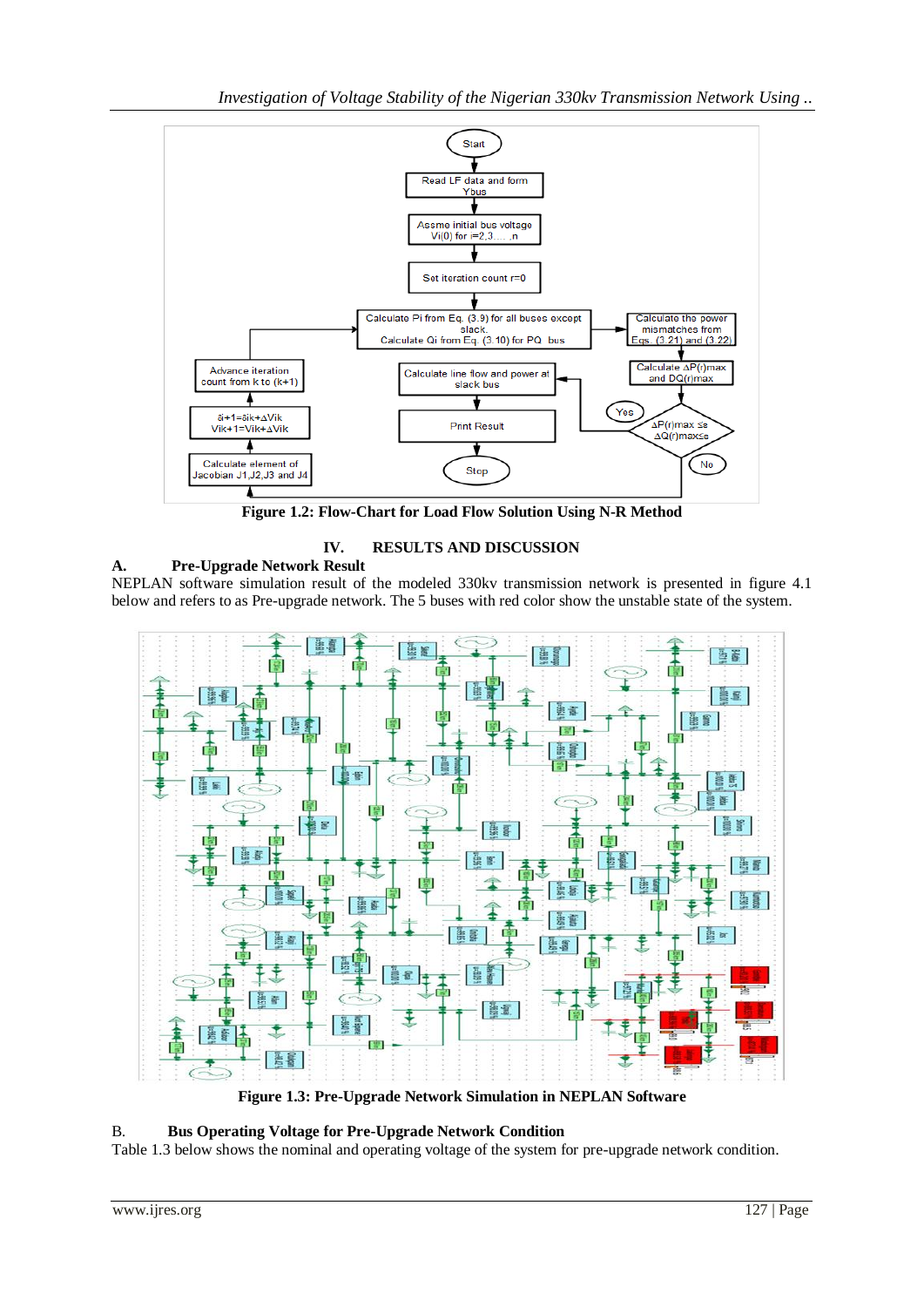| N <sub>0</sub> | <b>Bus</b> | <b>Nominal</b> | <b>Operating Voltage</b> | <b>Operating Voltage</b> | <b>Operating Voltage</b> |
|----------------|------------|----------------|--------------------------|--------------------------|--------------------------|
|                | Name       | (kV)           | (KV)                     | (P.U.)                   | (%)                      |
| 1              | Adiabor    | 330            | 324.786                  | 0.9842                   | 98.42                    |
| $\overline{2}$ | Afam       | 330            | 325.149                  | 0.9853                   | 98.53                    |
| 3              | Aja        | 330            | 329.967                  | 0.9999                   | 99.99                    |
| 4              | Ajakuta    | 330            | 328.317                  | 0.9949                   | 99.49                    |
| 5              | Akangba    | 330            | 328.944                  | 0.9968                   | 99.68                    |
| 6              | Aladja     | 330            | 329.934                  | 0.9998                   | 99.98                    |
| 7              | Alagbon    | 330            | 329.868                  | 0.9996                   | 99.96                    |
| 8              | Alaoji     | 330            | 325.116                  | 0.9852                   | 98.52                    |
| 9              | Alaoji TS  | 330            | 325.116                  | 0.9852                   | 98.52                    |
| 10             | Asaba      | 330            | 329.538                  | 0.9986                   | 99.86                    |
| 11             | Ayede      | 330            | 328.812                  | 0.9964                   | 99.64                    |
| 12             | Benin      | 330            | 329.868                  | 0.9996                   | 99.96                    |
| 13             | B-Kebbi    | 330            | 320.463                  | 0.9711                   | 97.11                    |

*Investigation of Voltage Stability of the Nigerian 330kv Transmission Network Using ..*

Table 1.3 above is the first NEPLAN simulation result of the operating voltage of the system represented as preupgrade network condition. The following buses (Maiduguru, Jalingo, Yola, Damaturu and Gombe), violates the bus voltage statutory limit condition of 0.95p.u - 1.05p.u (0.8714p.u, 0.8858p.u , 0.8896p.u, 0.8853p.u , 0.9020p.u) respectively.

## **C. Voltage Profile and Bus Number for Pre-Upgrade Network**

Figure 4.2 below shows the voltage profile of the system for pre-upgrade network condition.



**Figure 1.4: Voltage Profile for Pre-Upgrade Network Condition**

Figure 1.4 above depicts the voltage maximum loadability of the pre-upgrade network. The variation of load is because of the different operating state of the bus voltages and the 5 vulnerable buses are seen to be below 90% showing that the buses are unstable. The 5 vulnerable buses IDs (14, 19, 24, 33, 48) violates the bus voltage statutory limit condition of 0.95 - 1.05p.u (88.53% 88.58%, 87.14% 88.96%, 90.20%) respectively.

# **D. Voltage Profile of Bus Nominal and Pre-Upgrade Voltages against Bus Name**

Figure 4.3 below is the plot of voltage profile of bus nominal and voltage against bus name where the blue represent the nominal voltage (KV) while red represent bus operating voltages (KV).